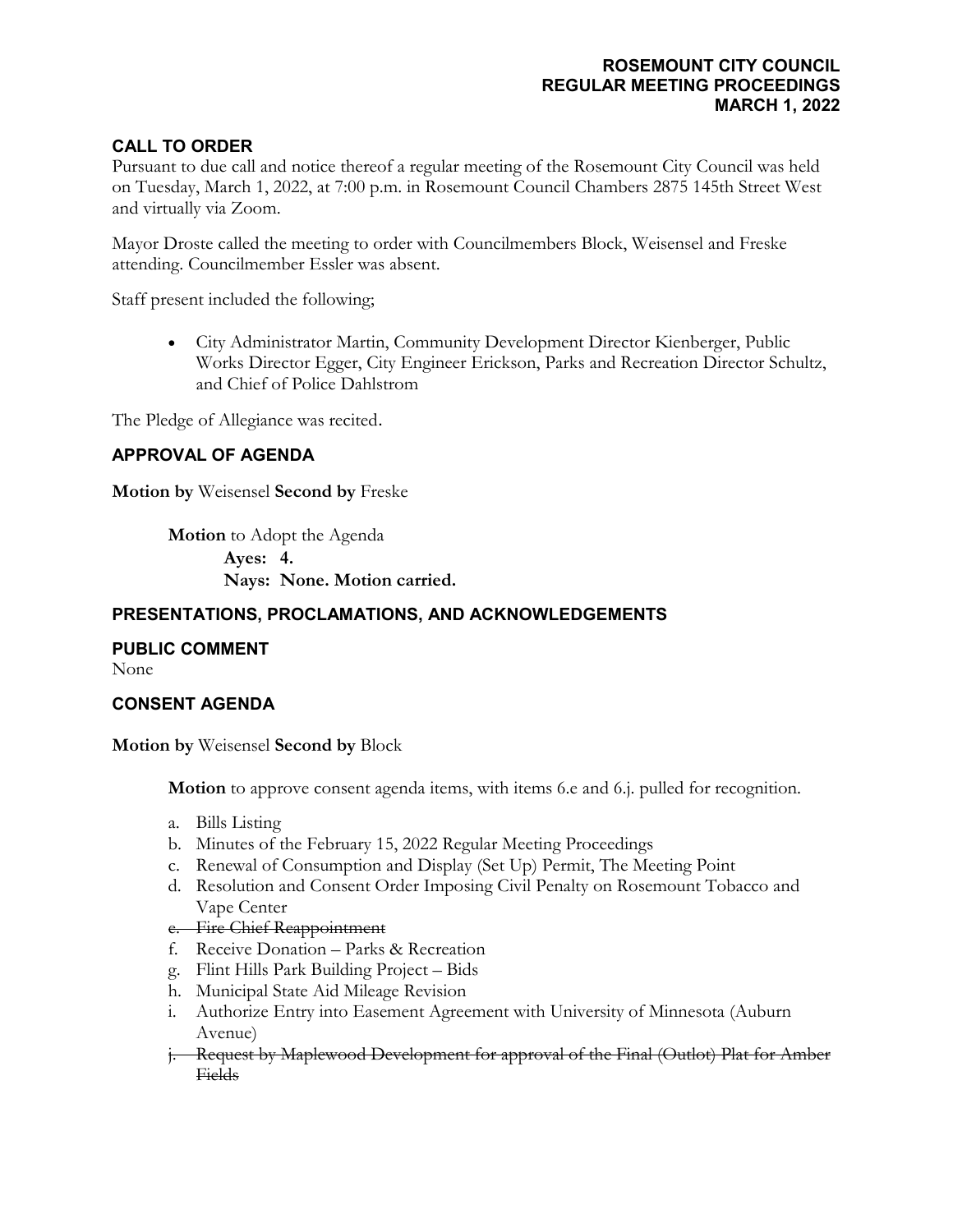# **Ayes: Block, Droste, Freske, Weisensel Nays: None. Motion carried.**

#### **6.e. Fire Chief Reappointment**

Councilmember Block pulled this item for further recognition and to thank Richard Schroder for his continued service as Fire Chief.

**Motion by** Block **Second by** Freske

**Motion to** Approve the Reappointment of Richard Schroeder as Fire Chief for a Period of Three Years

**Ayes: Droste, Freske, Weisensel, Block Nays: None. Motion carried.**

### **6.j. Request by Maplewood Development for approval of the Final (Outlot) Plat for Amber Fields**

Councilmember Freske pulled item for Community Development Director Kienberger to provide an overview of the Amber Fields development.

Community Development Director Kienberger gave a brief presentation on the Amber Fields development and the project timeline. The project area will include approximately 1,900 housing units on 435.5 acres. Grading of the project site is projected to start early to mid-March.

**Motion by** Freske **Second by** Weisensel

**Motion to** adopt a resolution approving the Amber Fields Final Plat, subject to conditions.

**Ayes: Freske, Weisensel, Block, Droste Nays: None. Motion carried.**

**Motion by** Freske **Second by** Block

**Motion to** approve the Amber Fields Subdivision Agreement.

**Ayes: Weisensel, Block, Droste, Freske Nays: None. Motion carried.**

## **NEW BUSINESS**

## **9.a. Receive Results of 2021 Community Survey**

City Administrator Martin provided presentation highlighting the results of the 2021 Community Survey. A total of 2,700 randomly selected households in Rosemount receive an invitation to participate in the survey. 587 households completed the survey. 9 out of 10 residents called Rosemount an "excellent" or "good" place to live.

Staff will continue to receive citizen feedback by utilizing the Polco platform with short monthly surveys on specific topics. A community wide survey will be completed again in 2023 for staff and council to continually monitor progress and results. Results of surveys will be important when carrying out strategic planning.